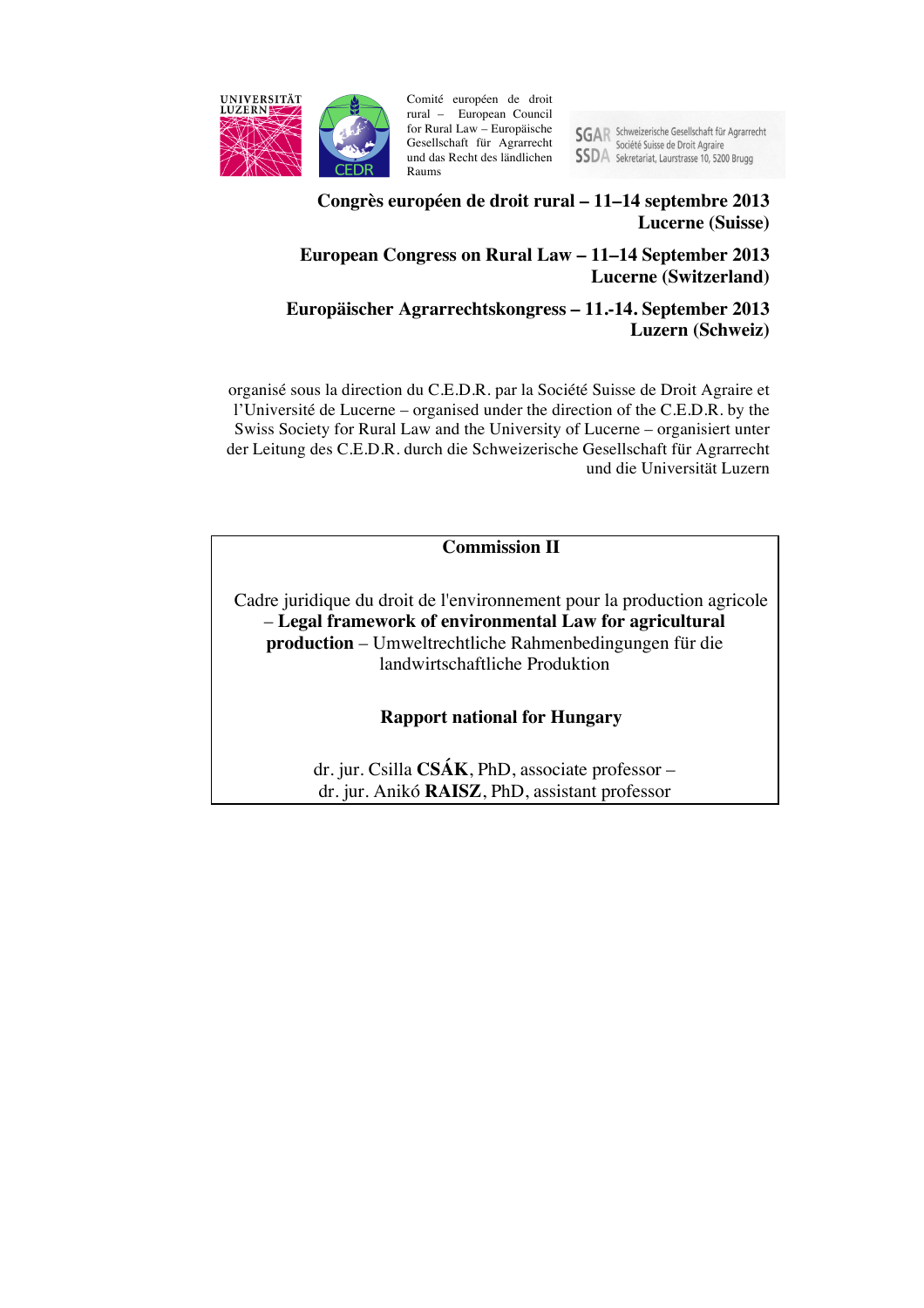## Part 1. Presentation of the national legal structure

1. Integration of agricultural production in the constitutional system (economic and civil law rights, human rights)

Due to its historical endowment, agriculture plays an important role in the economic and social life of Hungary. It reflects in the constitutional system as well, especially in the new constitution of Hungary, the Fundamental Law, that has entered into force on January 1, 2012.

The previous democratic constitution, Act XX of 1949, as amended in 1989 (in force until December 31, 2011), has not addressed the issue directly, only ruled on several related issues, such as the right to property, co-operatives or inheritance. However, the new constitution introduced a new system, directly underlining various national values and the significance of their protection. Its social backing may be found in the so-called national consultation, which touched upon the issue directly or  $-$  mostly  $-$  indirectly in several points.<sup>1</sup>

The New Constitution touches directly upon the issue of agriculture at the following points. First, general tendencies appear in the National Avowal<sup>2</sup>, then the Fundamental Law takes a stand in Article XX when undertaking to promote the exercise of the right to physical and mental health among others via "*ensuring that [Hungary's] agriculture remains free from any genetically modified organism*". Trying to promote a GMO-free agriculture is partly an environmental issue, but the official reasons for integrating such a disposition in the constitution include also economic reasons: one of the country's most important sector, agriculture has way better chances if its products are known to be GMO-free, as current surveys indicate that European consumers mistrust GMO-containing foods.<sup>3</sup> Besides agriculture as a whole, the Fundamental Law

<sup>&</sup>lt;sup>1</sup> For further reading see A. Raisz, 'A Constitution's Environment, Environment in the Constitution – Process and Background of the New Hungarian Constitution', *Revue Est Europa*, Special Edition 1, 2012, pp. 37-70, pp. 41-46 (hereinafter referred to as Raisz, A Constitution's Environment). See e.g. Question 10 of the National Consultation (a questionnaire filled voluntarily by the interested Hungarian voters prior to the adoption of the new constitution) which has reached a 97 percent consensus among those who have answered (almost a million people) agreeing on a constitutional protection of arable lands. See http://static.fidesz.hu/download/156/A\_Nemzeti\_Konzultacios\_Testulet\_kerdoivenek\_eredmeny ei\_2156.pdf (last visited 11/05/2013).

<sup>2</sup> See the reference to "*the prudent use of … natural resources*".

 $3$  On the anomalies of this question, i.e. that it does not necessarily mean that Hungarian consumers can completely avoid GMO-containing food, see Fodor, László: A természeti tárgyak helye és szerepe az új alkotmányban. In: T. Drinóczi – A. Jakab (eds.): *Alkotmányozás Magyarországon 2010-2011*. Budapest – Pécs, 2012, PPKE JÁK – PTE ÁJK, L. Fodor: A GMO szabályozással kapcsolatos európai bírósági gyakorlat tanulságai, in: Cs. Csák (ed.): Jogtudományi tanulmányok a fenntartható természeti erőforrások témakörében, Miskilc,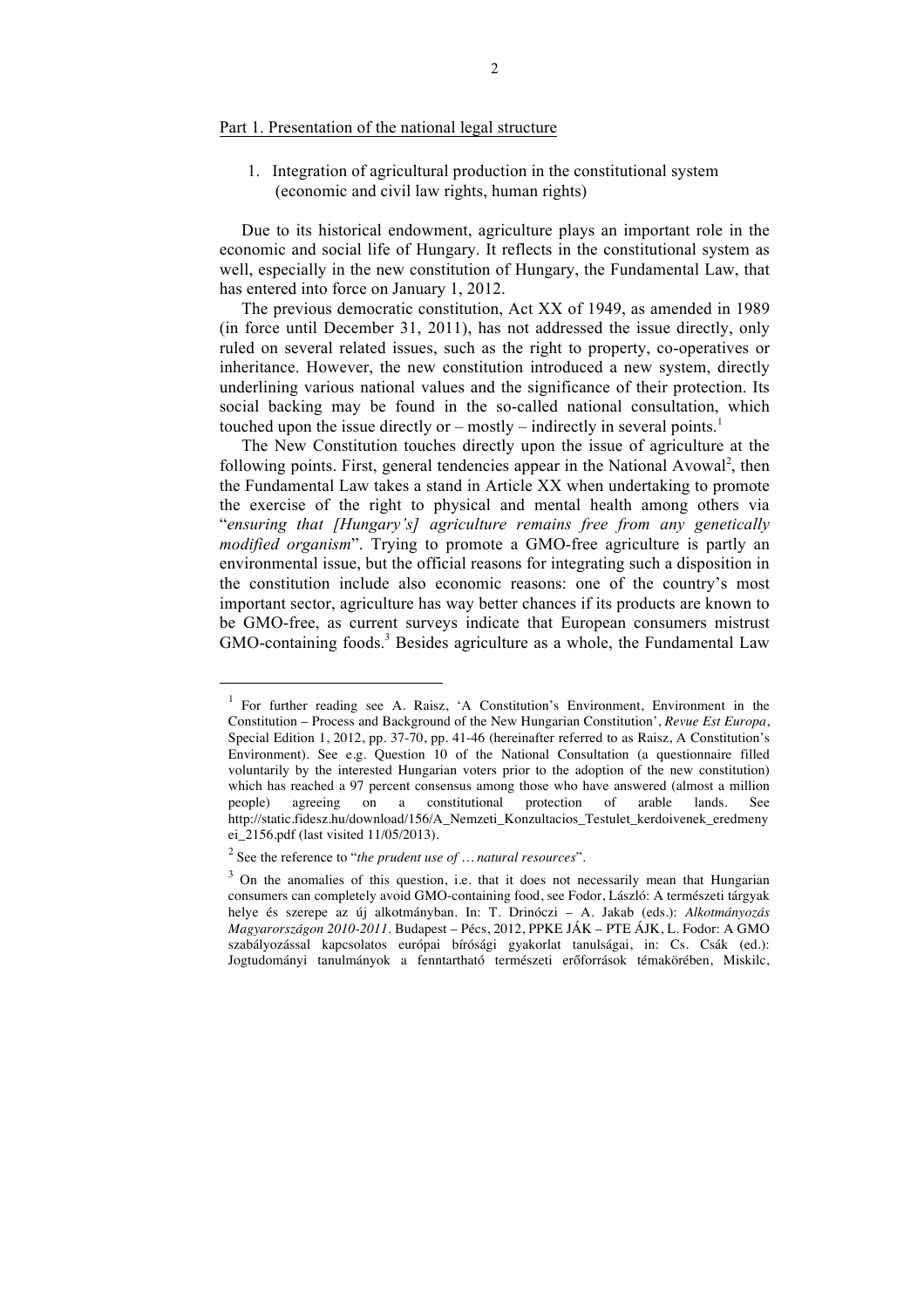also includes a rule on arable land in particular. Article P declares namely arable land to be part of the nation's common heritage which shall therefore be protected, sustained and preserved by the State and every person – another disposition with very strong links to environmental protection. However, the constitution protects other areas linked directly or indirectly to agriculture as well, as seen in the Chapter "Freedom and Responsibility". The mentioned 31 articles contain among others the general protection of human rights (Article I paragraph (1)), along with their potential restriction (if possible, paragraph (3)); it may have relevance e.g. with regard to agricultural property (and the restriction thereof); paragraph (4) explicitly mentions that legal persons' rights receive also a constitutional protection – also a provision relevant for many figures of agricultural production. Indirectly, the prohibition of slavery (Article III) concerns agriculture as well. Increasingly important is Article V, which was basically introduced due to constant damage caused to agricultural production. It says: "*Every person shall have the right to repel any unlawful attack against his or her person or property, or one that poses a direct threat to the same*." Even Article XII on the free choice of work, occupation and entrepreneurial activities has relevance in agriculture, as recent efforts try to extend the possibilities to work as an agricultural entrepreneur.<sup>4</sup> Article XIII – on the right to property and inheritance – has clearly been the most significant human rights provision related to agriculture, as proven by the jurisdiction of the Hungarian Constitutional Court, which might serve in general as a compass to determine what human rights are the most significant in this regard.<sup>5</sup>

The constitutional system nevertheless includes other relevant norms as well. In particular, the Fundamental Law extended the previously also existing system of cardinal laws  $-$  i.e. acts to be adopted by a two-thirds majority in the

Miskolci Egyetem, 2012, pp. 65-75; W. Erbguth – S. Schlacke: *Umweltrecht*, Baden-Baden, Nomos Verlagsgesellschaft, 2008, p. 336; E. Farkas Csamangó: A géntechnológia agrárjogi aspektusairól, *Acta Universitatis Szegediensis Acta Juridica Et Politica*, Tomus LXVII, 2005, Fasc. 7, I. Olajos: A géntechnológiai tevékenység szabályozása Magyarországon, in: J.E.Szilágyi (ed.), *Környezetjog – Ágazati környezetvédelem és kapcsolódó területei*, Miskolc, Novotni, 2008, pp. 81-85; A. Pánovics: *Szakítópróba előtt Európa GMO ügyben?* source (18.08.2013):

http://emla.hu/aa2.10.0/img\_upload/777ad89538966d33b9d5fb7d0e49b91c/Panovics\_Attila.pdf, Szilágyi: A zöld géntechnológiai szabályozás fejlődésének egyes aktuális kérdéseiről, *Miskolci Jogi Szemle*, 2, 2011, pp. 40-41, 54; Szilágyi: A géntechnológiai jogi szabályozása, in: Szilágyi (ed.): *Környezetjog – Tanulmányok a környezetjogi gondolkodás köréből*, Miskolc, Novotni, 2010, pp. 114-126; Szilágyi: A géntechnológiai szabályozás nemzetközi- és közösségi jogi kérdései, in: Szilágyi (ed.): *Környezetjog – Ágazati környezetvédelem és kapcsolódó területei*, Miskolc, Novotni, 2008, pp. 65-66.

<sup>&</sup>lt;sup>4</sup> See Raisz, Women in Agriculture – Country Report Hungary, 2013, to appear in Esther Muniz Espada (ed.): Women in Agriculture.

 $5$  See e.g. A. Téglási: How is property ownership guaranteed constitutionally in the fileld of agriculture?, *Journal of Agricultural and Environmental Law*, 7, 2009, pp. 18-29.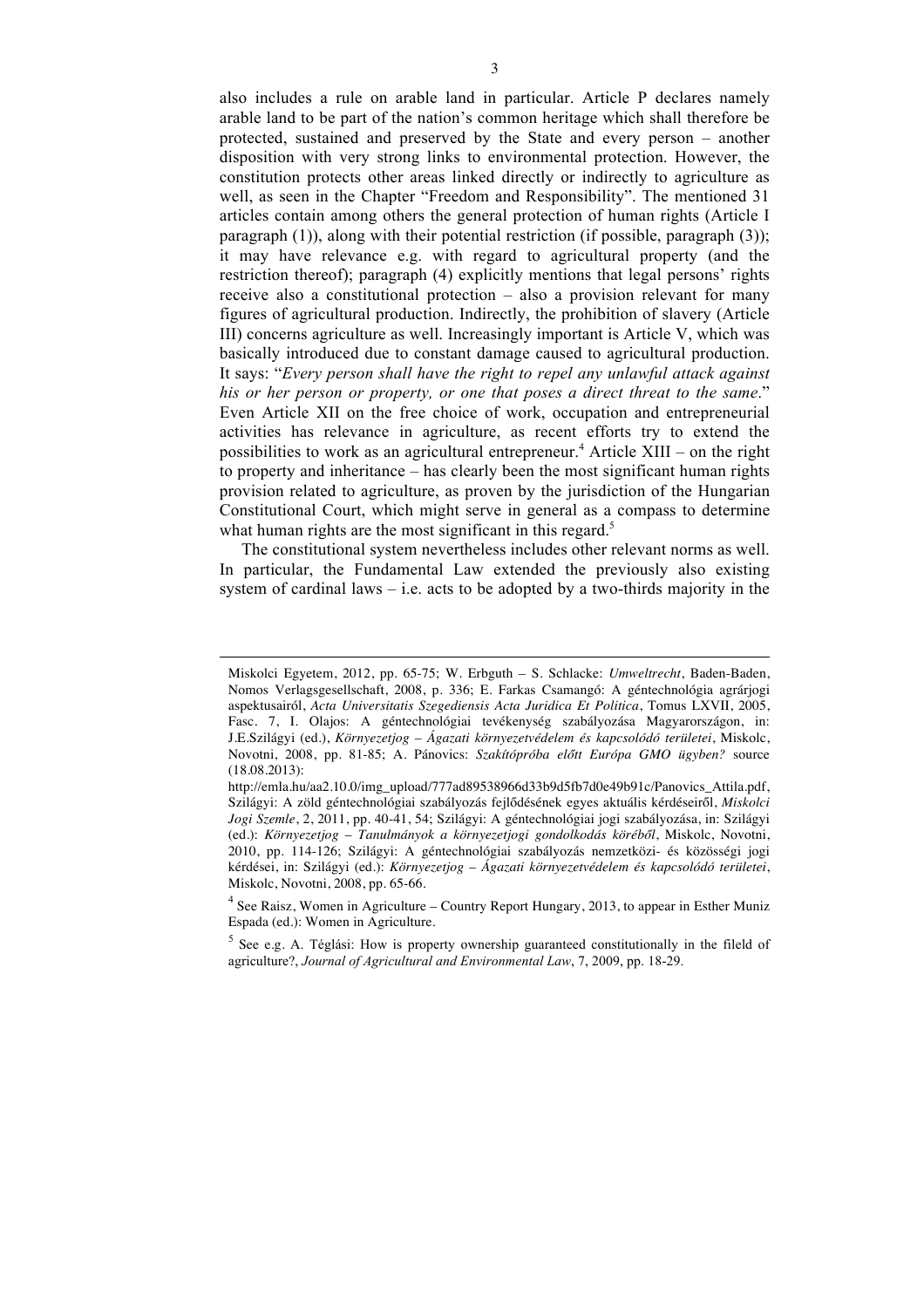Parliament.<sup>6</sup> A new – cardinal – act shall rule on the national wealth as well; it would necessarily include provisions on arable lands as there is still a considerable amount of agricultural lands in the ownership of the Hungarian State. This norm has nevertheless yet to be adopted.

The relevant provisions on agriculture are placed in 'normal' Acts of Parliament, but the concerning legislation is undergoing a major change nowadays. In June 2013, the new Act on the transfer of the use and ownership of agricultural lands<sup>7</sup> has been adopted, ruling among others on a restricted acquisition form of the ownership of agricultural lands – one similar to the Swiss solution, i.e. aiming at allowing ownership over arable lands only for agricultural producers, excluding speculation.

#### 2. The position of the environment in the constitutional system

Hungary's new Fundamental Law belongs to those not too numerous constitutions that dedicate various provisions to the countless aspects of sustainability.

First of all, the National Avowal declares that "*[w]e bear responsibility for our descendants; therefore we shall protect the living conditions of future generations by making prudent use of our material, intellectual and natural resources.*"<sup>8</sup> Furthermore, it states in Article P that "*[a]ll natural resources, especially agricultural land, forests and drinking water supplies, biodiversity – in particular native plant and animal species – and cultural assets shall form part of the nation's common heritage, and the State and every person shall be obliged to protect, sustain and preserve them for future generations*."<sup>9</sup> It even refers to international environmental law in Article Q when proclaiming that "*[i]n order to […] achieve the sustainable development of humanity, Hungary shall strive for cooperation with every nation and country of the world*."

Article  $XX^{10}$  – containing the provision on a GMO-free agricultural production – may be considered as an important environmental issue as well.

 $6$  I.e. a two-thirds majority of the MPs present in the Parliament. See Fundamental Law, Article T, paragraph 4.

<sup>7</sup> Act CXXII of 2013

<sup>8</sup> See Szilágyi: Az agrárjog dogmatikájának új alapjai: Útban a természeti erőforrások joga felé? *Jogtudományi Közlöny*, 2007/3, pp. 112-121.

 $9^9$  On the important role of water supplies in the Hungarian economy see P. Szűcs – F. Sallai – B. Zákányi – T. Madarász (eds.): *Vízkészletvédelem*. Miskolc, Bíbor, 2009, pp. 21-36.

<sup>10</sup> It says: *"(1) Every person shall have the right to physical and mental health.*

*<sup>(2)</sup> Hungary shall promote the exercise of the right set out in Paragraph (1) by ensuring that its agriculture remains free from any genetically modified organism, by providing access to healthy food and drinking water, by managing industrial safety and healthcare, by supporting sports and regular physical exercise, and by ensuring environmental protection*." On GMO regulation,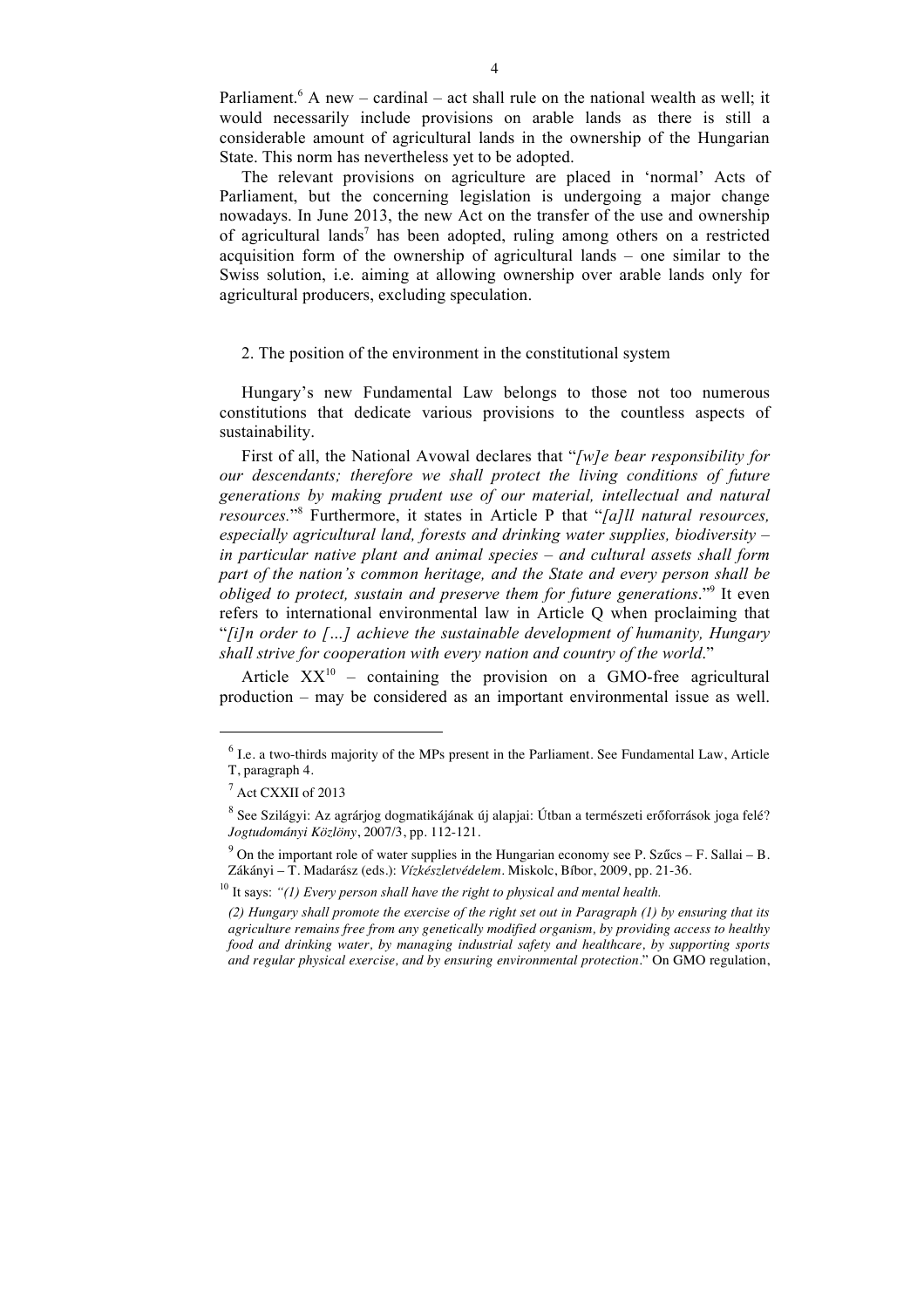This – previously already mentioned – disposition is especially relevant when reflecting on certain events in summer 2011, when thousands of hectares of predominantly corn grown from illegally<sup>11</sup> imported GMO-polluted seeds had to be destroyed in Hungary.<sup>12</sup> The mere declaration in the constitution is clearly not enough to protect the country against this new form of aggression. Although Europe has just started to realize as well that not only the forms declared in UN General Assembly Resolution 3314 (XXIX) may infringe sovereignty, and European countries have begun to elaborate national strategies against hacker attacks (which – see the example of Estonia,  $2007$  – may be at least as devastating as military attacks), it should not stop there, new forms of aggression surely may be environment-related as well: deliberate, severe pollution of waters, soil, air, etc. or even the smuggling and spreading of GMOs to countries not willing to use them. Although it is an issue under debate, $13$ European consumers generally warmly welcome GMO-free products, therefore GMO-free agriculture is not only positive from an ethical or environmental, but also from an economic point of view.<sup>14</sup> Nevertheless, also in Hungary the concrete rules are under elaboration. It was not until the 2011 GMO scandal that

 $\ddot{ }$ 

see the systematic overview in Szilágyi: A géntechnológia jogi szabályozása. in: Szilágyi (ed.): *Környezetjog: Tanulmányok a környezetjogi gondolkodás köréből*. Miskolc, Novotni Alapítvány, 2010, pp. 105-128, and Szilágyi: A géntechnológiai szabályozás nemzetközi- és közösségi jogi kérdései. In: Szilágyi (ed.): *Környezetjog: Ágazati környezetvédelem és kapcsolódó területei.* Miskolc, Novotni Alapítvány, 2008, pp. 61-72.

<sup>&</sup>lt;sup>11</sup> I.e. contrary to the regulations then in force on which see Olajos: A géntechnológiai tevékenység szabályozása Magyarországon. In: Szilágyi (ed.): *Környezetjog Vol. II. - Ágazati Környezetvédelem és kapcsolódó területei,* Novotni, Miskolc, 2008. pp. 73-89.

 $12$  Szilágyi – Raisz: Hungarian National Report, Scientific and Practical Development of Rural Law in the EU, in States and Regions and in the WTO, *CEDR, XXVI European Congress and Colloquium of Agricultural Law*, Bucharest, September 21-24, 2011, accessible at http://www.cedr.org/congresses/bucarest/pdf/Commission\_III\_Hongrie.pdf (23/01/2012), p. 7.

 $13$  Even the ECtHR seems to have feared to enter into details and simply declared: "l'impact des OGM sur l'environnement et la santé des personnes n'a pas encore pu (it is not yet known what impact GMOs have on the environment and on people's health)". See ECtHR, *Hubert Caron and Others vs. France*, inadmissibility decision, June 29, 2010, No. 48629/08. Its conclusion, that the applicants had no status of victim because of the distance between the GMO contaminated lands and their own, raises several issues that would certainly exceed the scope of this article. Nevertheless, the violation of Articles 2, 8 ECHR and Article 1 Protocol 1 was not excluded *per se* in such cases. For further reading see Raisz, GMO-támadás, mint az agresszió újabb formája? *Polgári Szemle*, 2012/1-2, pp. 168-180, Raisz, A Constitution's Environment, pp. 48-50.

<sup>14</sup> See furthermore Szilágyi: Környezetvédelem az európai uniós jogban. In: Szilágyi (ed.): *Környezetjog: Tanulmányok a környezetjogi gondolkodás köréből*. Novotni, Miskolc, 2010. pp. 51-72.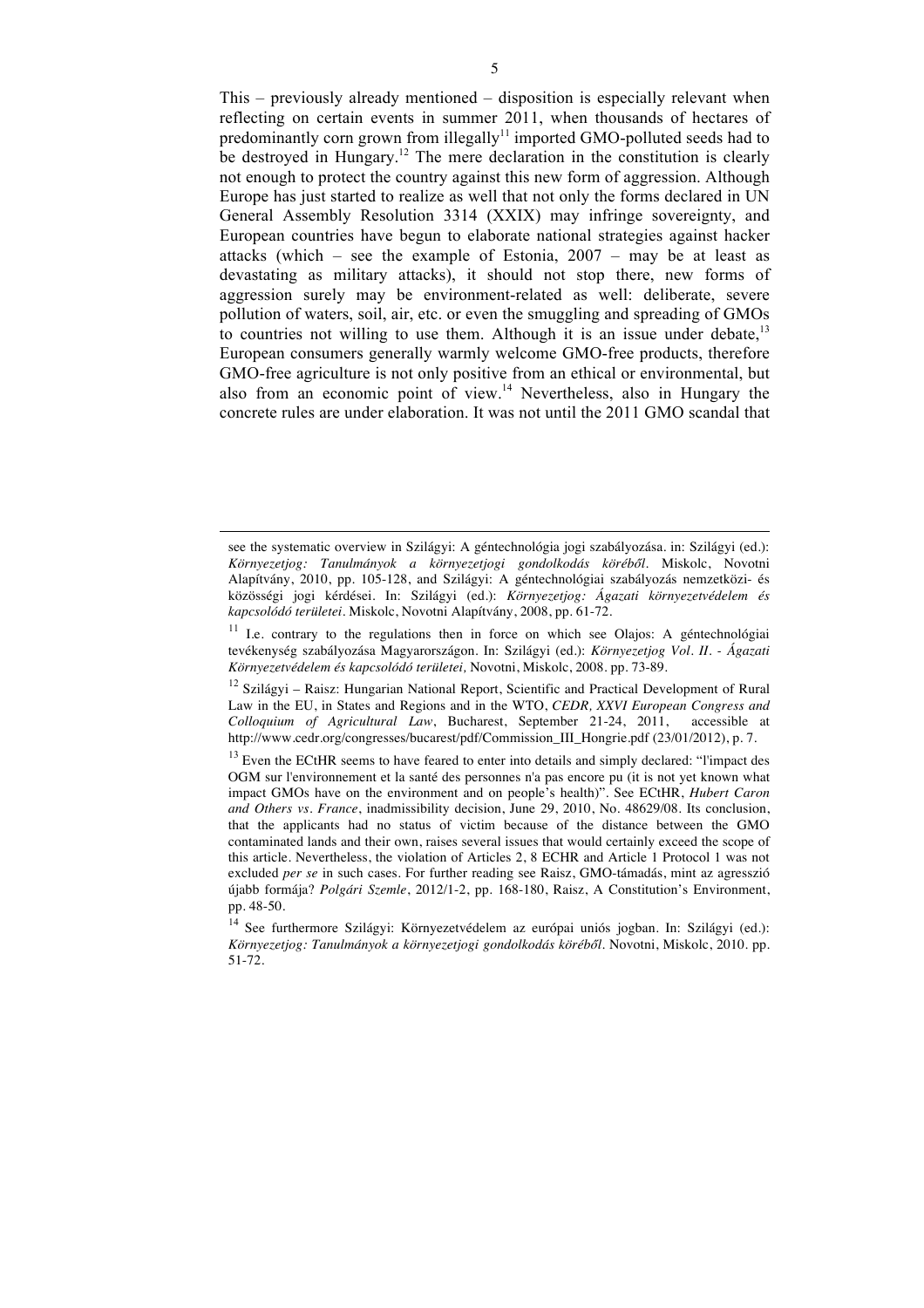a special Working Group was set up to help to clarify the situation also in a legal sense.<sup>15</sup>

Finally, Article XXI states that *"(1) Hungary shall recognise and enforce the right of every person to a healthy environment. (2) A person who causes any damage to the environment shall be obliged to restore it or to bear all costs of restoration as defined by law. (3) No pollutant waste shall be brought into Hungary for the purpose of dumping."* This phrasing necessarily has not come out of the blue: the relevance of this article is underlined by certain  $-$  even internationally known – sad events in the recent past (the scandal of illegally imported waste from Germany, the red sludge catastrophe, etc.). The above provision is clearly in line with the internationally recognised polluter pays principle<sup>16</sup> as well as the jurisprudence of the ECtHR<sup>17</sup> and the Council of Europe's efforts $18$  in this regard.

Obviously, many draw attention to the fact that the constitution itself is not enough. Other legal acts, as well as the economic actors and members of the society have to make the right choices.<sup>19</sup> Nevertheless, it is more than significant that the New Constitution bears responsibility for future generations, provides protection for the natural environment and declares GMO-free agriculture.

<sup>&</sup>lt;sup>15</sup> See an excellent overview of the issue in Szilágyi: A zöld géntechnológiai szabályozás fejlődésének egyes aktuális kérdéseiről. *Miskolci Jogi Szemle*, 2011/2, pp. 36-54, especially p. 41.

<sup>&</sup>lt;sup>16</sup> Olajos – Csák – P. Bobvos – Szilágyi – Sz. Horváth – T. Prugberger: The polluter pays principle in the agriculture: A szennyező fizet elv megjelenése a mezőgazdaságban. *Journal of Agricultural and Environmental Law.* 2006(1)/1 pp. 29-55.

<sup>17</sup> See among many others ECtHR, *Okyay v. Turkey*, July 12, 2005, No. 36220/97; *Taşkin et al. v. Turkey*, November 10, 2004, No. 46117/99; *Fadeyeva v. Russia*, June 9, 2005, No. 55723/00. See furthermore Manual on Human Rights and the Environment – Principles Emerging from the Case-Law of the European Court of Human Rights; Committee of Ministers, 2005/186 Addendum, December 16, 2005, CDDH, 61st meeting, Final Activity Report, point 2.

<sup>&</sup>lt;sup>18</sup> Convention on Civil Liability for Damage resulting from Activities Dangerous to the Environment, Lugano, 1993 and Convention on the Protection of Environment through Criminal Law, Strasbourg, 1998. So far, both conventions are light-years away from entering into force, although only three ratifications are needed for each…

<sup>&</sup>lt;sup>19</sup> See e.g. the Position of the National Council for Sustainable Development on the New Fundamental Law of Hungary, May 25, 2011, http://www.nfft.hu/allasfoglalasok\_az\_ uj alaptorvenyrol es a videkstrategia koncepciojarol (6/8/2011), p.1., Z. Nagy: Fenntartható költségvetési elvonások rendszere a környezetvédelem területén. *Publicationes Universitatis Miskolcinensis, Sectio Juridica et Politica*, Tomus XXIX/1, Miskolc University Press, 2011, pp. 247-258.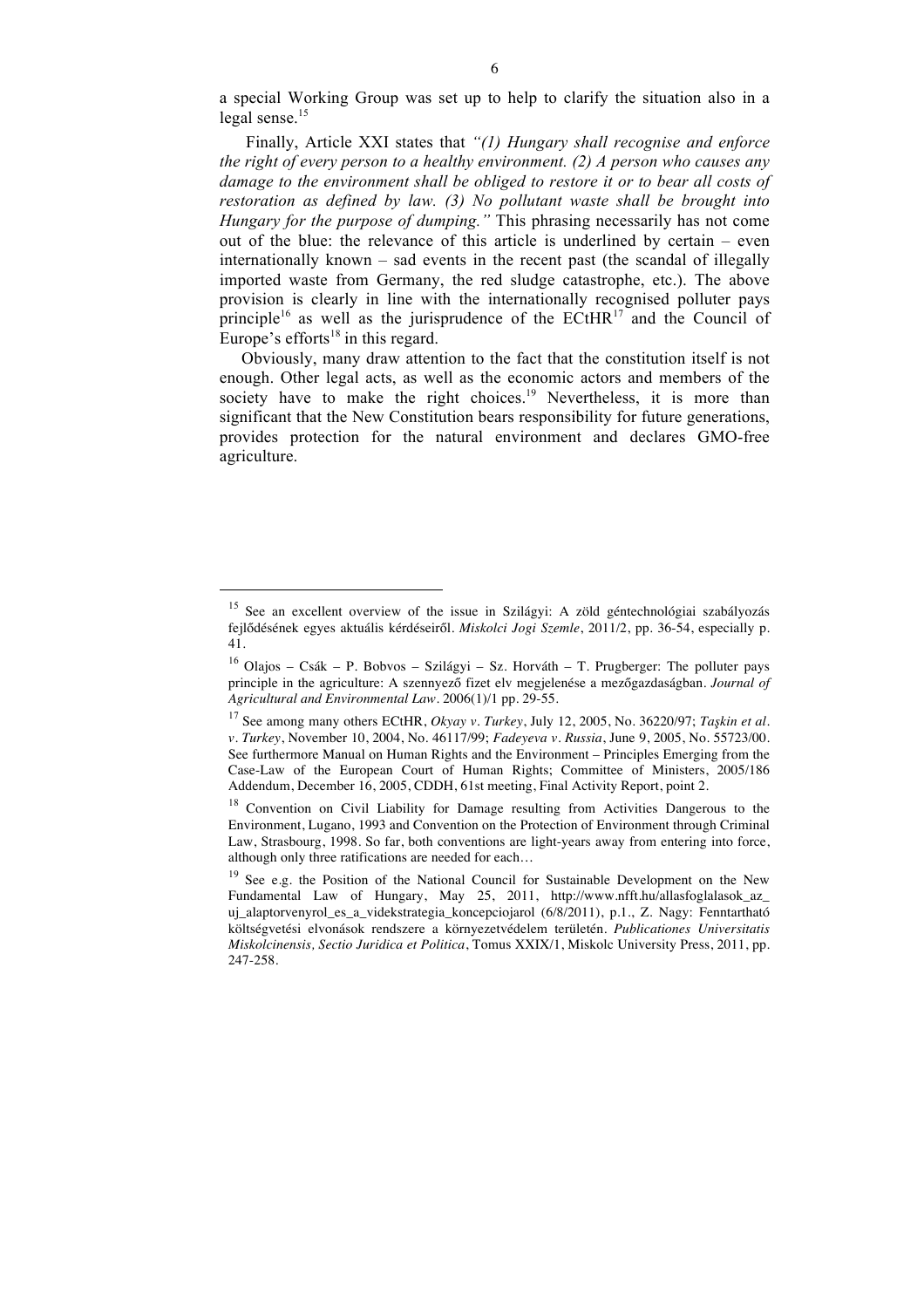### Part 2. Regulation and control of agricultural production

In Hungary, there is no generally prescribed form to pursue agricultural activity, i.e. all entrepreneurial forms are accepted: small or middle/large scale undertakings (e.g. agricultural entrepreneur, family homestead; cooperatives). Integrating organizations nevertheless need to fulfil certain formal requirements in order to gain the recognition of the state. Alongside our currently ongoing land law reform, the regulation on the integrating system is going to change in the near future as well.

The regulation on the liability of agricultural producers may be examined from different aspects, based on: (a) the organization, (b) the rules of agricultural activity, or (c) the degree of the violation.

Specific provisions determine in which cases a permit for the use of the environment is needed.<sup>20</sup>

Agricultural producers are controlled in the frame of the cross compliance, i.e. the norms on agricultural activity and production, a complex audit and sanction system.

## Part 3. Specified environmental rules for agricultural production

9. The position of agricultural production in the framework of environmental pollution control

Task of the most important basic categories of agro-environmental law (sustainable agriculture, correct agricultural practice, cross-compliance, good agricultural and environmental state of agricultural lands) is the pursuit on the one hand of the *protection function*, protection against environmental impact, on the other hand of the *restricting function*, i.e. regulation of the agricultural activity in order to fulfil the ecological objectives. Agro-environmental law includes among others norms on water protection, plant protection, the use of chemicals, certain norms determining agrarian structure, on waste management (in particular, guaranteeing appropriate refill of nutrients), feeding stuff, food law, immission and agro-genetic technological activity, in which the dominancy of the restricting function is visible.<sup>21</sup>

<sup>&</sup>lt;sup>20</sup> Governmental decree (hereinafter referred to as GD)  $314/2005$  (XII. 25.) on the environmental impact assessment and the standard environment use license procedure

<sup>21</sup> See more in detail G. Horváth*: Az agrár-környezetvédelmi jog elméleti alapvetése és hazai szabályozásának rendszerezése, különös tekintettel agrár-természetvédelmi részterületére,* PhD thesis, Budapest, 2010. G. Horváth: A környezetjog és az agrárjog közeledése, találkozása és metszete a magyar jogrendszerben. *Állam- és Jogtudomány*, Vol. XLVIII, 2007/2, pp. 333-355. Szilágyi: Gondolatok az agrárjog jogágiságáról. *Magyar jog*, Vol. 51. (2004), 9, p. 535. Csák: *Növényegészségügy*. In: Csák – Olajos – Prugberger et al.: *Agrárjog*. Novotni Kiadó, Miskolc,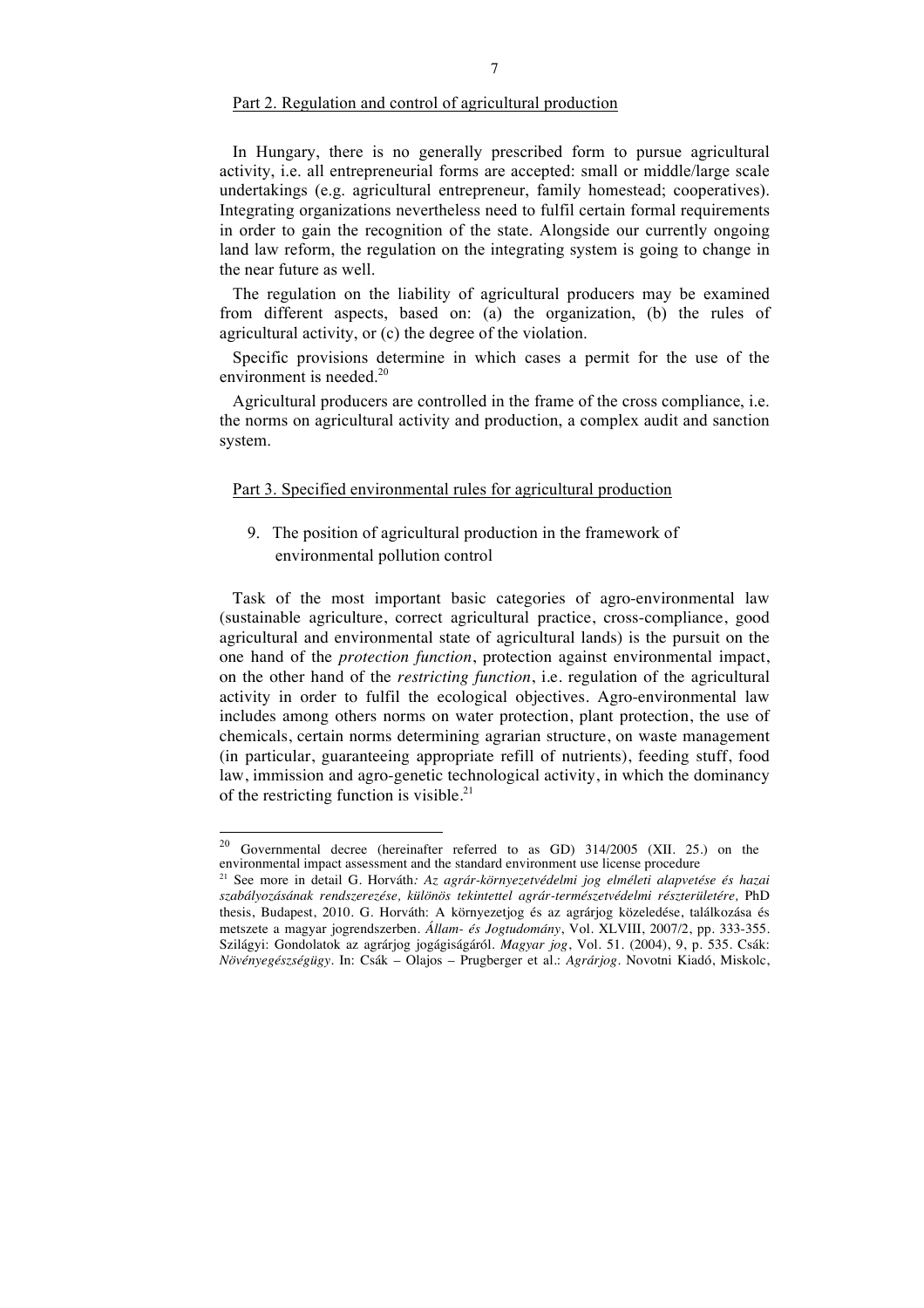*The definition of agro-environmental protection is in our view a field of law embracing norms aiming at the maintenance, restoration or amelioration of the status of the environment in territories under agricultural production, preventing its negative aftermath. <sup>22</sup>*

In practice, traditional agricultural production has changed, in three basic directions. (1) The agricultural entrepreneur may 'widen' its scope of activity  $$ previously consisting exclusively of traditional production – e.g. introducing the production of new, innovative products or joining in the rural tourism, or nonfood production function. (2) The activities may be 'deepened' through developing effective, nonetheless sustainable agricultural production and its market relations, e.g. via 'ecological' production, direct product marketing. (3) As a 're-establishment', traditional resources are revisited, e.g. part-time farms are established in order to complete the income, or the production bases change, e.g. through starting the energy-producing function of agriculture.

Nowadays, agriculture pursues numerous additional tasks besides its basic activity which – although not belonging strictly in the circle of commodity production – still serve the interest of the whole population. The outputs of these activities are the 'public goods', including social, environmental and nature protection services.

## 10. Planning provisions and mandatory licenses for the location of production units

From an environmental point of view, licensing procedures are linked to the prevention principle. During the licensing procedures, a proper level of protection shall be provided. In general, the enforcement of environmental protection aspects is provided by a separate legal act.<sup>23</sup>

In case of certain activities (significant environmental impact), the environmental authority pursues impact assessment and standard environment use license procedure. In the license procedure, the environmental protection

<sup>2005,</sup> pp. 103-112, Fodor: *Agrárjog*. *Fejezetek a mezőgazdasági életviszonyok sajátos szabályozása köréből*. Kossuth Egyetemi Kiadó, Debrecen, 2005, p. 50.

<sup>22</sup> G. Horváth*: Az agrár-környezetvédelmi jog elméleti alapvetése és hazai szabályozásának rendszerezése, különös tekintettel agrár-természetvédelmi részterületére,* PhD thesis, Budapest 2010, Farkas Csamangó: *A kölcsönös megfeleltetés környezetjogi aspektusai*, PhD thesis, Szeged 2012 p. 38. Olajos: A fenntartható fejlődés. In: Olajos (ed*.): Vidékfejlesztési politika és támogatásának joga.* Novotni Kiadó, Miskolc, 2008, 20–26. G. Horváth: A környezetjog és az agrárjog közeledése, találkozása és metszete a magyar jogrendszerben. *Állam- és Jogtudomány*  2007/2, 333–355; Szilágyi: Az agrárjog dogmatikájának új alapjai – útban a természeti erőforrások joga felé? *Jogtudományi Közlöny*, 2007/3, 112–121. Zs. Horváth: Fenntartható termelés, fenntartható fogyasztás az Európai Unió környezeti politikájában. In: Bobvos (ed.): *Reformator iuris cooperandi*. Szeged, Pólay Elemér Alapítvány, 2009, pp. 247–251. <sup>23</sup> GD 314/2005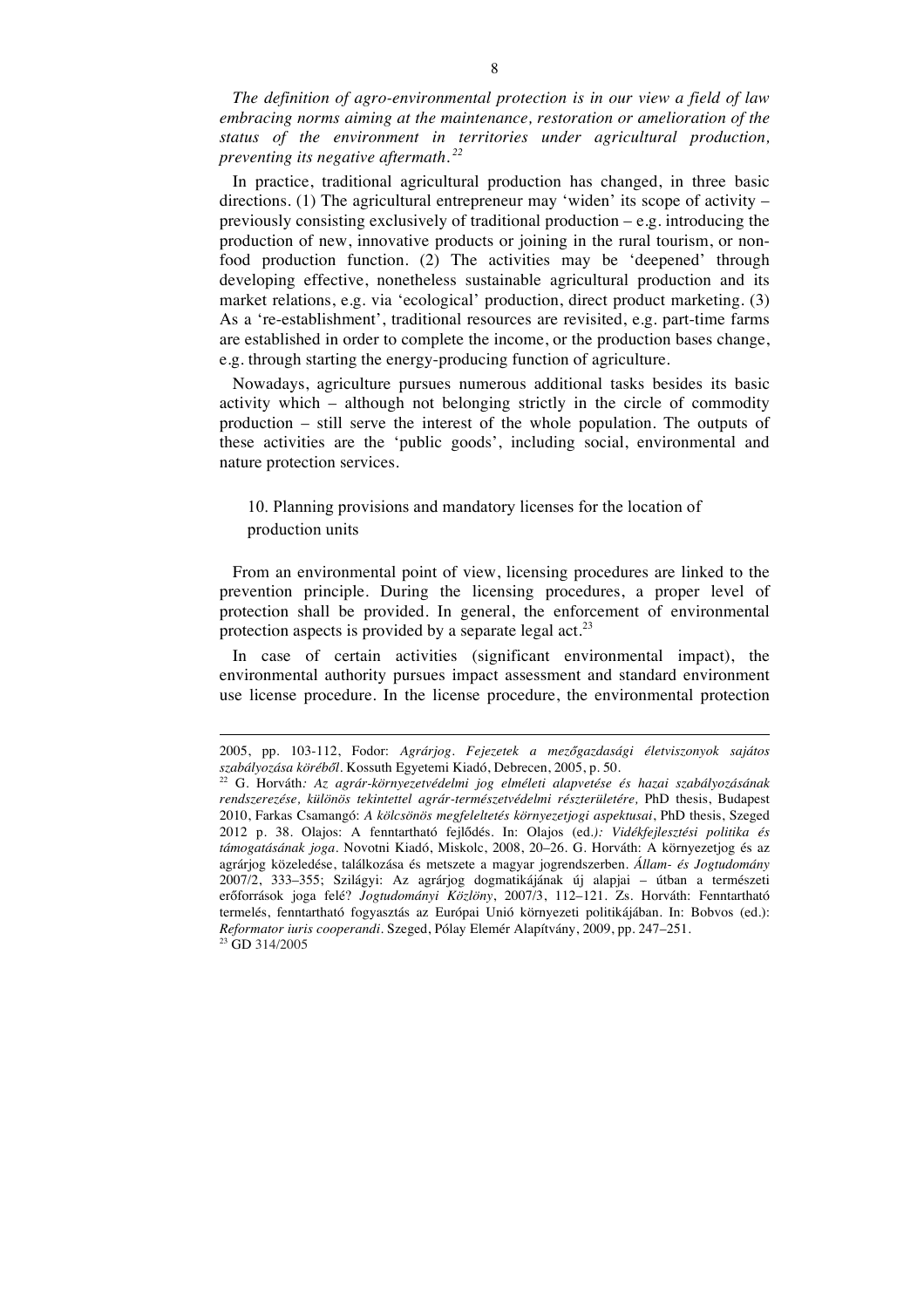principles publicity, providing and receiving information prevail. The public's participation and opinion-sharing possibility is provided by local publication or – in certain cases – the institution of a public hearing. The user of the environment – in order to prevent or eventually decrease the impact on the environment –, applying the best available technique, shall a) decrease the use of materials causing environmental loading, but necessary for the activity; b) use effectively the material and energy necessary for the activity; c) prevent or decrease the emission to the lowest level possible; d) prevent or decrease the waste formation to the lowest level possible – both in volume and gravity –, utilize and dispose the waste; e) prevent accidents with environmental impact, or, in case of their occurrence, decrease the environmental consequences; f) when quitting the activity, prevent the pollution and damage to the environment, and restore the eventually damaged environment.

The environmental authority rules in the single environmental permit  $-$  in order to achieve the requirements within – on the best available technique. In order to determine the best available technique, the environmental authority pursues consultations with the polluter of the environment, and employs an expert if necessary.

#### Part 4. Mechanisms of environmental law

- 11. Please describe briefly existing measures for
- The national transposition of the Nitrates Directive 91/676/EEC
- The regulation of water and soil based nutrients
- The treatment and disposal of farm-based sludge

Mechanisms of environmental law may be aggrouped in different ways. According to the state influence, they may be administrative (e.g. permit), economic (e.g. taxes, contributions for the use of the environment, subventions), self-regulating measures (e.g. authority agreement, eco-label, audit systems), measure and standard provisions, technical provisions, which are basically determined on the basis of technical and natural scientific parameters, according to the desired level of protection. <sup>24</sup>

The Hungarian Act on environmental protection contains the basic rules of environmental protection, but separate acts rule e.g. on forests, arable land, fishery, wildlife management, water management, waste, nature and landscape observation, animal protection, furthermore, on animal health, pesticides and plant health.

 <sup>24</sup> Csák: *Környezetjog. Előadásvázlatok a környezetjogi gondolkodás köréből.* Novotni, Miskolc, 2008.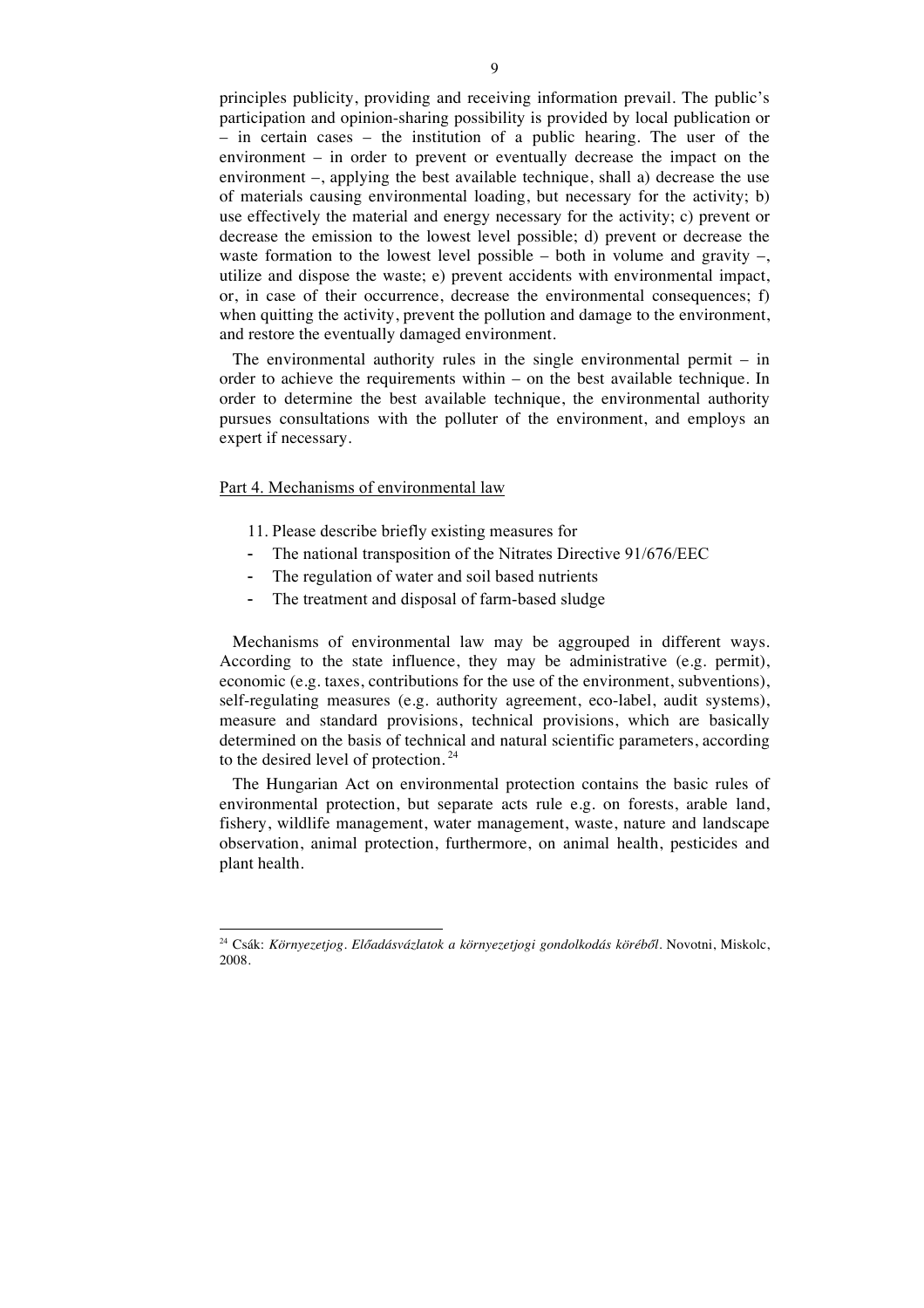Water – both surface and subsurface water – as an environmental element has particular significance for Hungary, with special regard to its transboundary feature. Therefore, water protection, the quantity and quality protection of waters in our country is of special importance. Agricultural activity has both direct and indirect impact on water management. Water, on the one hand, is a necessary requirement for agricultural production, on the other hand, suffers the consequences of agricultural activity.

With regard to the norms of the European Union, we have to mention that these essentially rule on the quality requirements of water protection. Therefore, Member States have a larger freedom in regulating the quantity than the quality aspects of water protection.<sup>25</sup>

Numerous norms concern the implementation of the European directives or the Hungarian acts. For example, Governmental Decree 220/2004 (VII. 21.) on the rules of quality protection of surface waters, the bases of which are the act on environmental protection and the water management act, is a significant norm for the implementation of the objectives contained in the Water Framework Directive. The legal regulation includes the measures aiming at the a) amelioration of water quality, b) prevention of further impairment of the state of environment (e.g. the licensing system based on standards valid both for waters and emission), and c) rehabilitation, setting aside the already occurred negative effects.

Governmental Decree 219/2004 (VII. 21.) on the protection of groundwater belongs equally to this category, determining the requirements for a good quantity and quality state of subsurface waters, as follows: (a) prohibition of direct introduction of polluting materials in groundwater, (b) prohibition of indirect introduction, i.e. the base of the sludge bin shall be appropriate and leak-proof, (c) prohibition of direct introduction to artificial lakes. In order to protect subsurface waters, legal regulation focuses on the damage of polluting materials in our country, and polluting materials are divided into two lists based on their decay and toxicity. (Typical mistakes are for instance over-fertilization, inappropriate storage of sludge, or improper registries.)

Council Directive 91/676/EEC concerning the protection of waters against pollution caused by nitrates from agricultural sources has practically been implemented into the Hungarian legal order in 2001 when introducing an EUconform regulation. Officially, implementation took place with Governmental

 <sup>25</sup> Szilágyi: *Vízjog, Aktuális kihívások a vizek jogi szabályozásában*. Miskolci Egyetem, Miskolc, 2013, p. 262. See Raisz: A környezetvédelem helye a nemzetközi jog rendszerében – avagy a nemzetközi környezetjog bírói szemmel. *Miskolci Jogi Szemle*, Vol. VI, 2011/1, pp. 90-108. Raisz: Nemzetközi környezetvédelmi kérdések a Nemzetközi Bíróság előtt napjainkban. In: *Publicationes Universitatis Miskolcinensis, Sectio Juridica et Politica*, 2011/29 (1) pp. 273-289, Raisz: A felszín alatti vizek határon átnyúló szennyezésére vonatkozó nemzetközi szabályozás. In: *Publicationes Universitatis Miskolcinensis, Sectio Juridica et Politica*, Tomus XXX/2. 2012, pp. 371-382.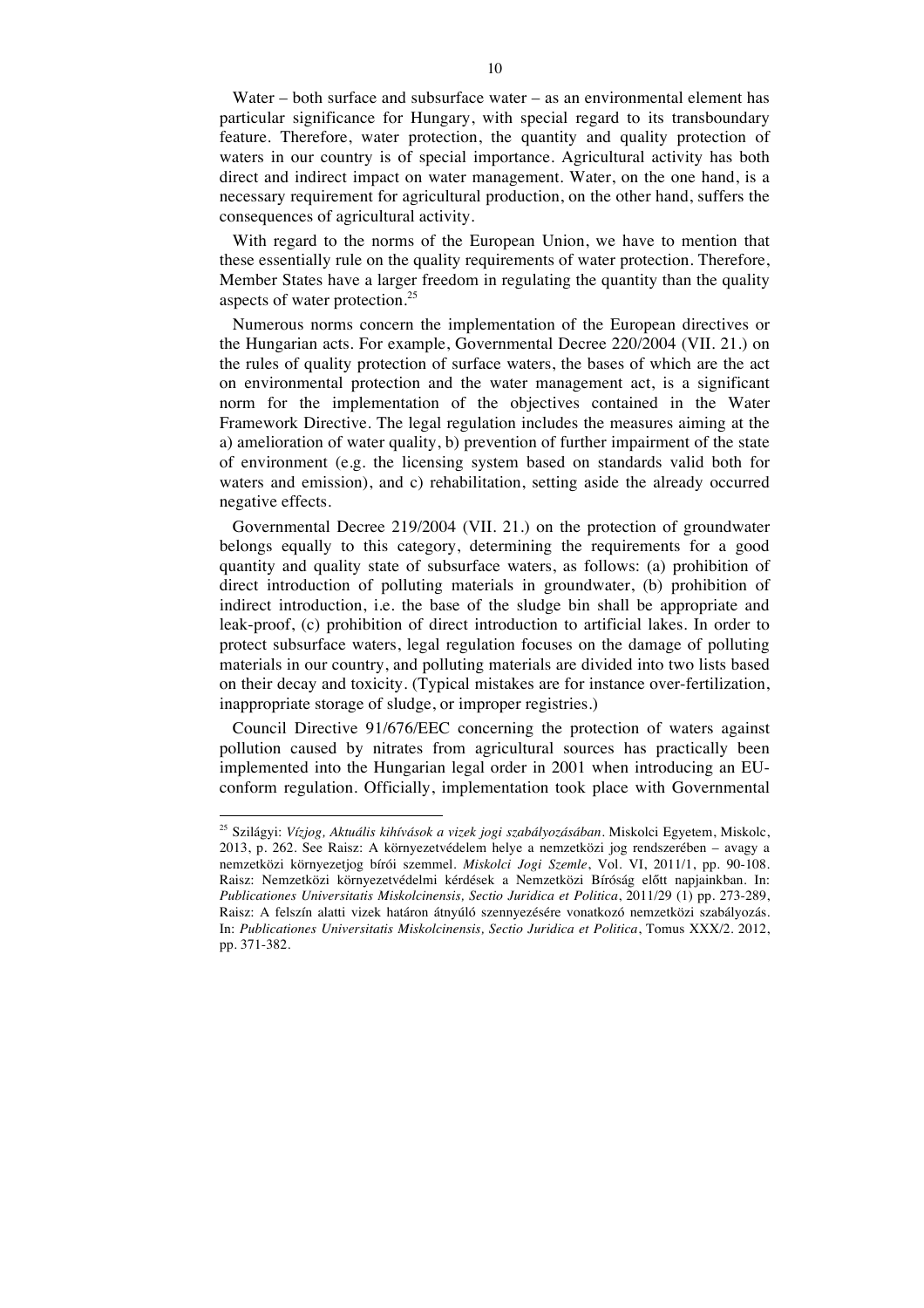Decree 27/2006 (II. 7.) on the protection of waters against pollution caused by nitrates from agricultural sources (so-called nitrate decree). The decree determines the notion of an area susceptible to nitrate, the general rules of water protection, as well as the rules on data provision. As all Member States, also Hungary has to report on the implementation of the directive to the EU Commission.

In agricultural areas, activities affecting water and nutritive management – as e.g. irrigation, land reclamation, use of sludge, sewage-water, or non-hazardous waste on agricultural land – may be permitted on the basis of a soil protection plan, made by an expert. The permit may be given by the soil protection authority, depending on the position of the green authority. The producers shall regularly examine the affected environmental elements (soil, groundwater), in order to control the activities permitted on the basis of the soil protection plan. Scope and frequency of these examinations depend on the materials, certain attributes of the given area and the level of groundwater.

One part of the norms created in order to decrease or prevent water pollution caused by nitrate combinations originating in agricultural activity concerns animal husbandry, the other part concerns plant-growing.

The Council's Nitrate Directive determines those environmental provisions which the Members States have to introduce to the rules of "proper production practice".<sup>26</sup>

Member States had to appoint areas susceptive of nitrate, and create action programs. These programs had to determine the capacity of the sludge tanks, and the burdens on the utilization of fertilizer had to be set, according to the particularities of the given territory. In Hungary, the national legal act implementing the directive is Agricultural and Rural Development Ministry decree (hereinafter: FVM decree) No. 59/2008 (IV. 29.). A given agricultural territory may not receive more than 170 kilograms of nitrogen agent per hectare per year with organic fertilizers. The sludge tank's capacity has to be enough for six months. When spreading sludge, a certain clearance zone has to be maintained from the shoreline of surface waters. In the case of artificial fertilizers, this zone is 2 ms wide, while in the case of organic fertilizers, 20 ms, and 25 ms from springs and wells. The use of liquid fertilizers prerequires the permission of the soil protection authority, as well as the consolidated environmental use permit issued by the environmental protection authority. On slopes, the incline has to be taken into account as well. In many cases, the amount of nitrogen is not calculated accurately, and the fertilizing prohibition time frame is not respected either.

<sup>&</sup>lt;sup>26</sup> See Csák: CROSS COMPLIANCE, avagy környezetvédelem a támogatás feltételeként, *Publicationes Universitatis Miskolcinensis Sectio Juridica et Politica,* Tomus XXX/2. (2012), pp. 423–433.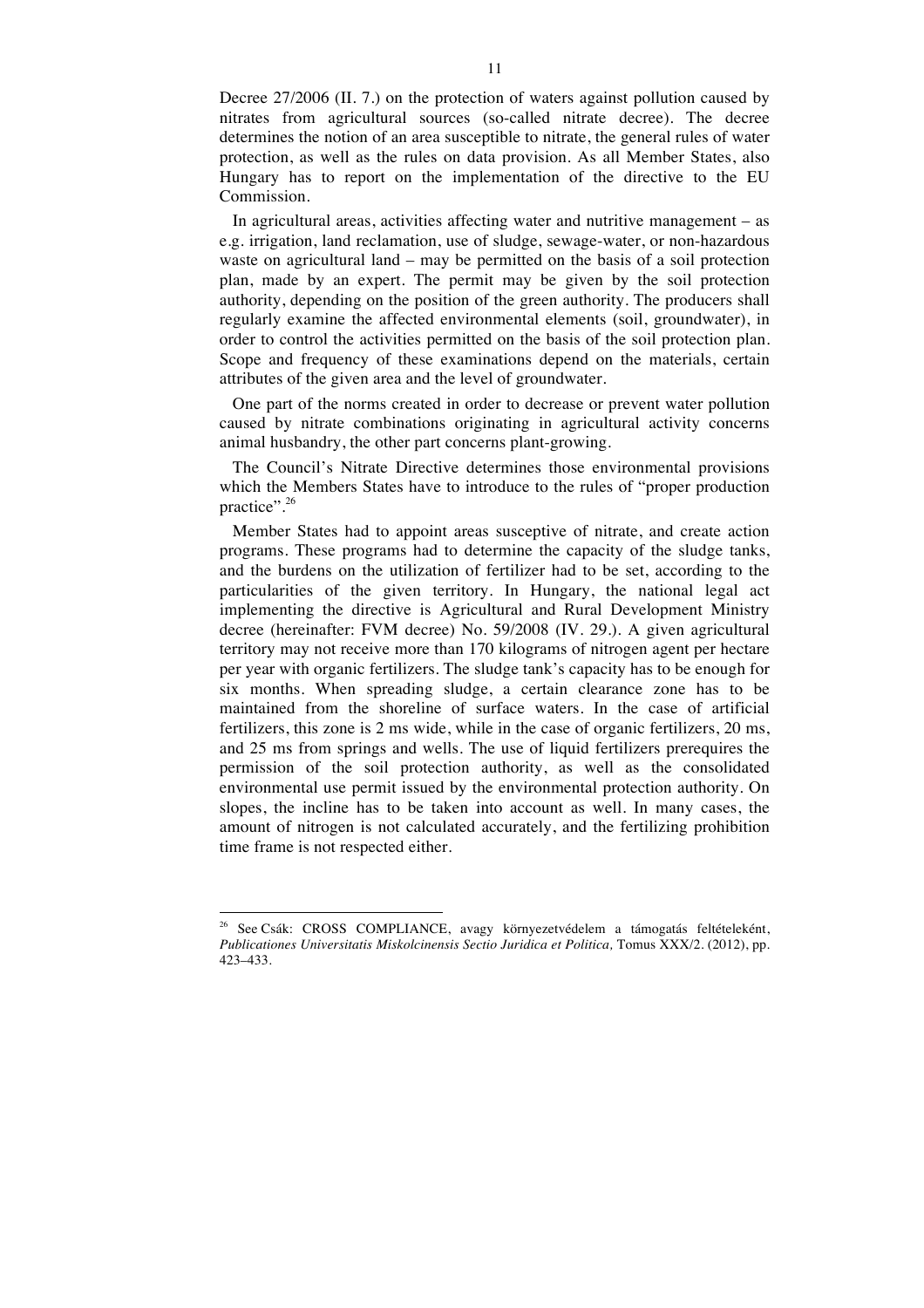The Union's so-called framework directives (e.g. Water Framework Directive, Waste Framework Directive, etc.) contain flexible phrasing (see e.g. the notions 'best available technique' or 'reaching a good status'). Implementation leaves a wide margin of appreciation for the Member States. Nevertheless, the procedure of implementation  $-$  i.e. the transfer of directives into national law – is not always flawless, originating many times in the specific features of environmental law (multisectoral approach, number of authorities, shared responsibility, etc.). In some cases, the environmental directives of the EU are so detailed that they leave a small margin of appreciation to the Member States during the implementation. Only a stricter regulation may be introduced (e.g. in the field of water protection, when determining the maximum concentrate as to polluting material emission). $27$ 

## 12. Supervision system of nuisances to neighbourhood (smell, noise, pesticides, insects)

The regulation on neighbours' servitude belongs to the classical fields of civil law. Therefore, the present question needs to be addressed from a civil law aspect, raising basic questions both on legal dogmatics and legal practice.

The examination of nuisances as to agricultural production and its use of environment concerns mainly technical descriptions, determination of standards and burdens. The breach of these provisions brings basically public law sanctions along (e.g. withdrawal of support, fine).

Coming back to the civil law approach: neighbourhood rights<sup>28</sup> or protection of possession?  $2^9$  A basic and objective requirement in case of both legal institutions is the examination of the nuisance itself, which – depending on the character of the nuisance – may not be confined in a geographical sense. Nevertheless, in case of a neighbours' servitude, the owner (user) shall refrain

 <sup>27</sup> See furthermore Szilágyi: A vizek védelmének jogi alapjai az EU vízvédelmi jogában. In: *Publicationes Universitatis Miskolcinensis, Sectio Juridica et Politica*, Tomus XXX/2. 2012. pp. 477-600, Szilágyi: Vizeink védelme a kétoldalú nemzetközi megállapodások tükrében, In: Raisz (ed.): *A nemzetközi környezetjog aktuális kihívásai.* Miskolci Egyetem, Miskolc, 2012, pp. 185- 195.

<sup>28</sup> According to Section 100 of the Civil Code, "*An owner is obliged, while using a thing, to refrain from any conduct that would needlessly disturb others, especially his neighbors, or that would jeopardize the exercise of their rights*". The general clause of Section 100 is completed with further provisions, the realization of which presupposes the taking into consideration of administrative, environmental protection rules.

<sup>29</sup> According to Section 188 paragraphs 1 and 2, Civil Code: *"(1) If a possessor is deprived of his possession without legal grounds or is restrained in maintaining such possession (illicit power), he shall be entitled to protection of his possession.*

*<sup>(2)</sup> A possessor is entitled to protection of possession against anybody, with the exception of the person from whom he has acquired the possession by illicit power."*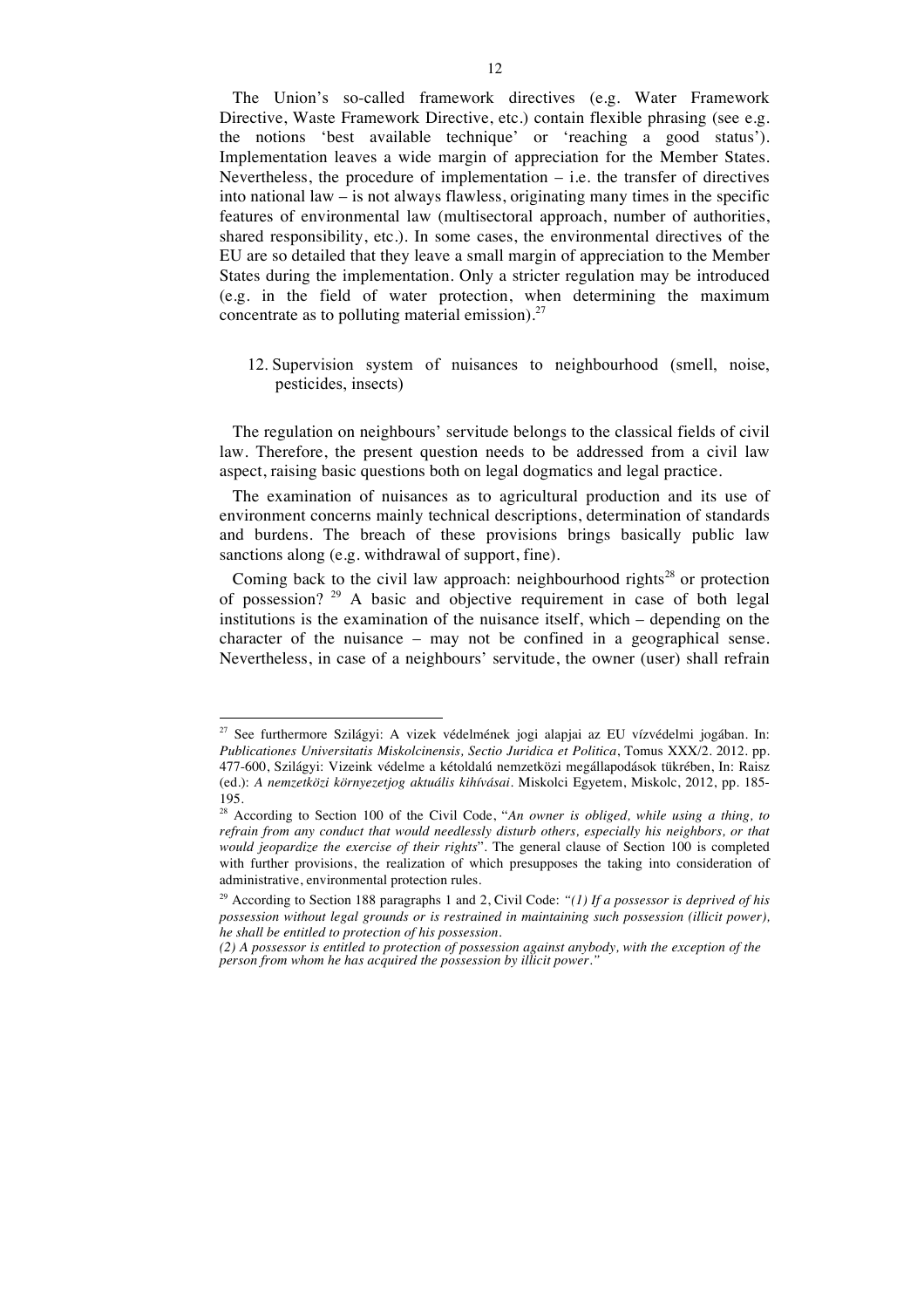from disturbing the others, while in the case of protection of possession, the possessor is entitled to protection against everybody.<sup>30</sup>

From an environmental legal aspect, nuisance generally occurs in the form of noise, smell, parasites, smell, light pollution or air pollution. Activities connected to husbandry, plant-growing or construction may all be judged using the rules on neighbours' servitude. The settled case-law unequivocally qualifies behaviours that bring along noise, smoke or other environmental pollution as activities violating possession.<sup>31</sup> Typical forms of nuisance change with the time, and social relations and technical development bring new types of nuisances as well.<sup>32</sup>

According to settled case-law, judges consequently seek compromises between those causing and suffering from the pollution. In general, factories and other polluters of the environment are usually obliged to decrease their polluting activity, to install protecting and filtering apparatus, or – less frequently – judges order to forbid or restrain the activity, or to pay compensation.

Environmental responsibility is a differentiated responsibility. For behaviour loading the environment but staying under the standards set by the authority, not administrative liability may be established, but a civil law liability sustains. An administrative permit, an administratively legal activity cannot exclude the civil law sanctioning of the disturbance. $33$ 

Case-law only requires restraining from an unnecessary disturbing activity endangering the practice of the rights of others. Coexistence – and so social coexistence – necessarily means certain disturbing factors and behaviours, which have to be counted with under normal circumstances. It is in many cases no easy task to determine the limit, the margin of tolerance, as it is based on the circumstances and particularities of the individual case.

Legal consequences of property possession (neighbours' right) are *in integrum restitutio* or the cessation of the nuisance, as well as the determination of who bears the benefits, damages and costs. These possibilities may also be used in case of possessory and petitory procedures.

The legal institution outgrew its classical frames. 'According to this legal relation, nowadays the protection of possession does not expressly protect the

 <sup>30</sup> Gy. Bándi: *Környezetjog*, Szent István Társulat Az Apostoli Szentszék Könyvkiadója, Budapest 2011. p. 363.

<sup>&</sup>lt;sup>31</sup> Court Review (hereinafter: BH) 1992. 100., BH 2002. 179., BH 2002. 357.<br><sup>32</sup> Pécsi Ítélőtábla (High Court of Pécs), case Pf.III.20.303/2007/6.

 $33$  The High Court of Győr in case Pf.I.20.090/2006/35 determined that – according to the caselaw – the circumstance that the investment met the requirements of the construction permit, does not acquit of compensating the caused damage. The High Court of Szeged in case Gf.III.30.212/2007/6 determined that the rules of neighbours' servitude may be violated even having a construction permit in force, therefore examined whether the road construction unnecessarily disturbs/disturbed the possession of the claimant.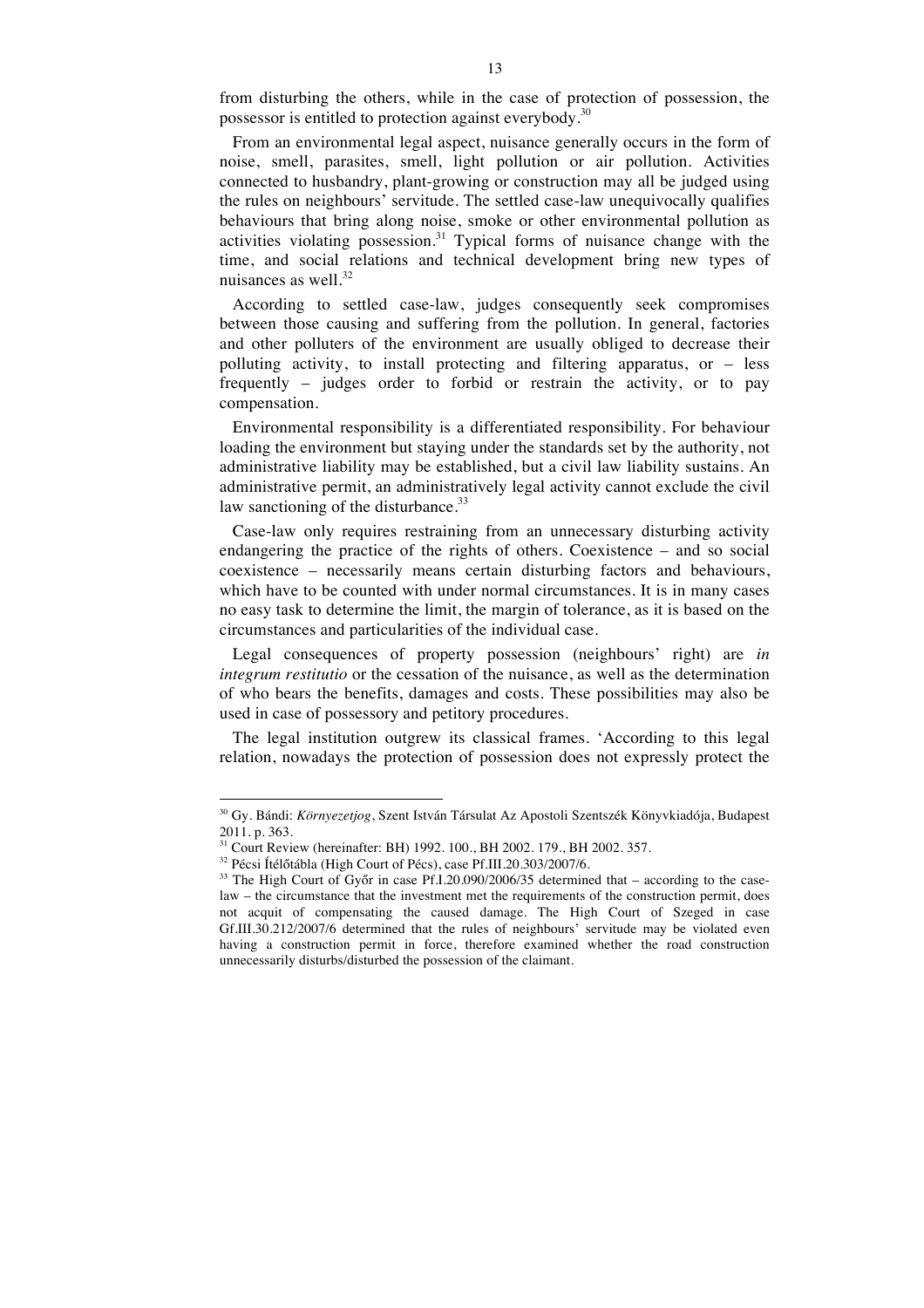undisturbed practice of power on the object, but protects the environment of the possessor, ensuring those circumstances, among those the possessor possesses an object.'<sup>34</sup> The relation of the possessor with the object is pushed into the background, and the elimination of damaging environmental effects becomes the primary aspect.

- 13. Zones of protection
- Coastal and waterfront protection
- GMO-free areas; others?
- How is participation organized in those situations?

Hungary disposes of an EU-conform regulation on the zones of protection. This regulation was created on the one hand (a) based on the transposition of EU norms and on local particularities, on the other hand (b) there are Hungarian provisions including exceptionally strict disallowances as to agricultural activity and the use of the environment.

Concerning the first category (a), there are also norms in Hungary for instance in the field of biodiversity on the maintenance of genetic bases and the biological bases of plant-growing. In case of producing agrestial and horticultural plant species' seeds – under certain circumstances –, closed (production) areas may be appointed applying clearance zones in one or more production cycles.<sup>35</sup>

The seed producers may enter into contract with the user of the arable land situated within the given clearance zone before the sowing's start on the way of land use and upon which requirements does the user of the arable land oblige themselves not to produce plant species endangering the seed production. The contract shall include the obligations as regards the production restriction as well as the way and scale of compensation. The Ministry decides on the permission of a closed zone. If there is a forbidden plant species within the closed area, the land user shall bear the costs of the destruction of those plants. If no such contract was concluded, the rules of the Civil Code apply for the compensation of the land user in case of production restriction or ban.

Concerning the second category (b), in Hungary, there is a moratorium forbidding the agrestial production of genetically modified industrial crops since 2006. Our country has started the battle against the production and trade of genetically modified potato "Amflora", a campaign to which several other European countries have adhered to.

 <sup>34</sup> KOMMENTÁR. *A Polgári Törvénykönyv magyarázata Vol. 1.*, Complex, Budapest, 2007. p. 668.

<sup>&</sup>lt;sup>35</sup> Act LII of 2003 on the state recognition of plant species as well as the production and trade of seeds, Article 18 paragraph (1)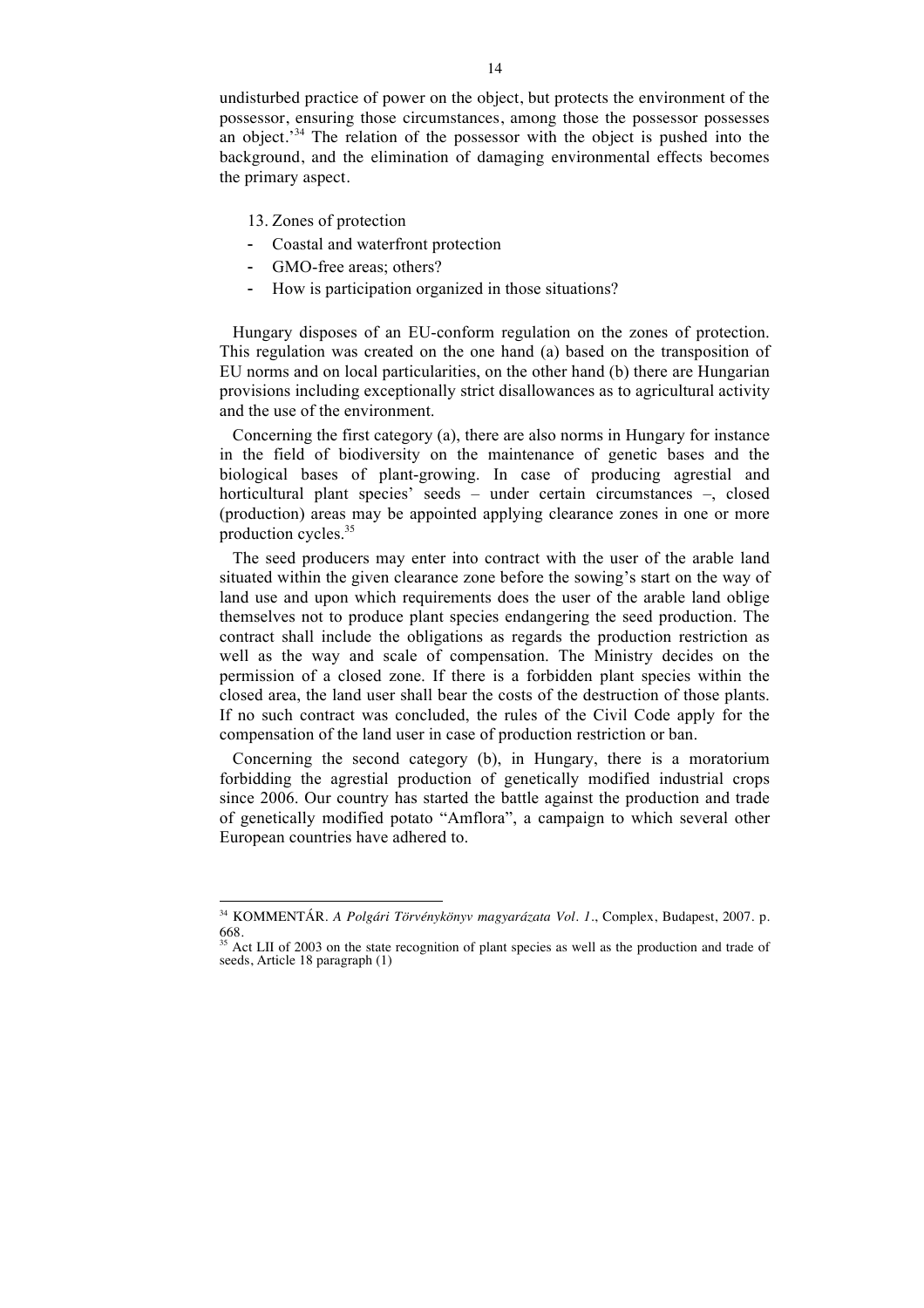In 2011, Hungary joined the Croatian initiative aiming at the creation of an Alps-Adria GMO-free zone, including GMO-free plant-growing, husbandry, food production and the conservation of biological diversity. At the same time when voting for this decision, the Parliament asked the municipalities to ban on their territories the use of genetically modified organisms in agriculture. The issue of the new Hungarian Fundamental Law and GMO has already been addressed in Part I.

14. Available court procedures for solving agro-environmental issues

In case of (eventual) environmental damages caused by agricultural production, different judicial and administrative procedures may be pursued, depending on the character of the violation. With regard to the complex liability system of environmental law, administrative law, civil law and criminal law procedures may be launched. When the necessary requirements are fulfilled, the procedures may even be combined.<sup>36</sup>

A typical sanction in administrative procedures is a fine, for instance in case of emissions exceeding the limits. The administrative decision may be attacked in a judicial procedure before so-called administrative and labour courts, according to the special rules of procedure of administrative proceedings. The court proceeding focuses on the legality of the decision. When aiming at amending the decision, a complaint shall be filed before a civil court, and not the administrative and labour court, as in this case, the legal basis of the civil claim (i.e. the protection of possession) is examined.

In case of activities endangering or impairing the environment, (administrative or judicial) decisions may oblige the respondent to restrict, suspend or cease their disturbing activity. Such decisions may be adopted in both administrative procedures and civil court procedures.

Courts and authorities very rarely adopt forbidding decisions; therefore, the possibility of ceasing the polluting activity has practically disappeared in such cases. It results in no retentive effect vis-à-vis the polluter, leaves the pollution unpunished, and deprives the party who has suffered damage no remedy for future damages. Law has only reparative, but unfortunately no preventive effect here.

The settled case-law unequivocally qualifies behaviours that bring along noise, smoke or other environmental pollution as activities violating possession. It consistently seeks compromise between the damaging and the damaged person, and no judicial decision is known where the inhibition of an environment polluting industrial activity would have been adopted. Instead, factories and other polluters of the environment are usually obliged to decrease their polluting activity, to install protecting and filtering apparatus or to pay compensation. Case-law obliging factories to shut down is practically non-

 <sup>36</sup> Csák: *A környezetjogi felelősség magánjogi dogmatikája,* Miskolci Egyetem, Miskolc 2012.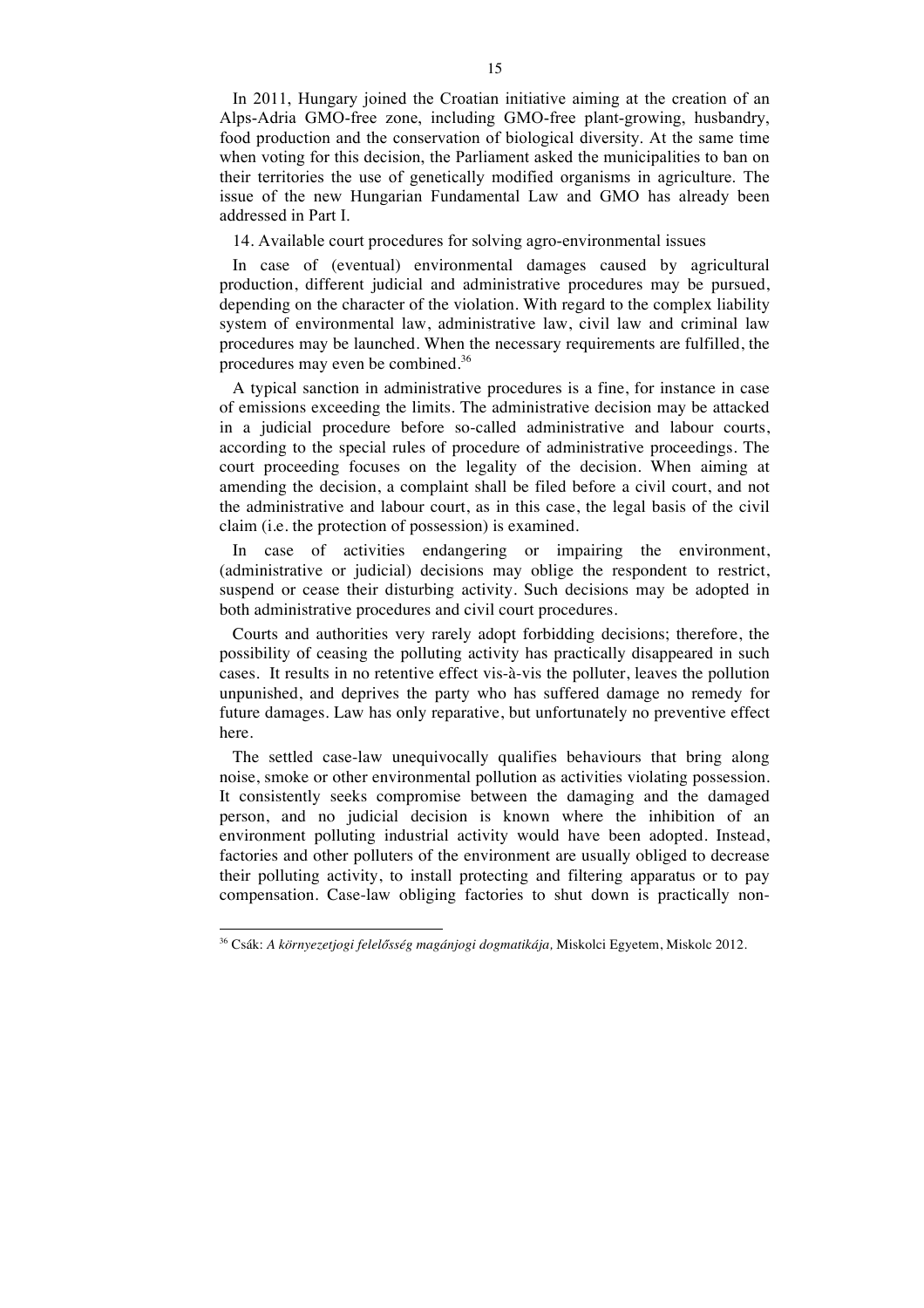existent. Especially in case of constant, continuing environment polluting behaviours would be a final and effective solution to cease the functioning, which may affect either certain parts of the factory or the whole company as well.

Financial compensation as a solution is only partly satisfying. The polluting behaviour usually sustains, the polluters themselves mostly feel unjustly punished, the damaged party is consoled with the money, but not content, either as the damage goes on or as the polluted environment cannot be restituted, eventually only by Mother Nature, in several decades.<sup>37</sup>

Nevertheless, concerning case-law consists almost exclusively of compensation cases, as it seems to be the 'cheapest' solution. On the one hand, the amount of financial compensation is always smaller than the price of a filtering apparatus or the cost of closing down, on the other hand, the broader contexts (e.g. economical) does not have to be taken into consideration. At the same time, the new dimension of environmental law presupposes the consideration of social interests.

Finally, as regards the complex liability system, we have to refer to the possibility of criminal proceedings. Since July 1, 2013, a new Criminal Code has entered into force, introducing – besides the crimes of damaging of environment, damaging of nature, violation of waste management order – further dispositions regarding environment and nature protection.

15-16. Producers' liability for environmental damage (including liability for diffuse water pollution and eutrophication)

With regard to the complex liability system of environmental law, there exists liability according to administrative law, civil law and criminal law. Administrative sanctions are used when an administrative decision or provision has been violated.

Our act on environmental protection<sup>38</sup> and our Civil Code determines the basic liability rules of punitive damages. During the use of environment, damages caused to others follow the objective liability model. Therefore, the aggrieved person is only to prove the damage and the causality between the damage and the damaging behaviour. As to the jurisprudence on the liability for punitive damages, several difficulties arise, regarding e.g. the determination of the causality in the case of continuing pollution, or the cessation of the damaging person.

In environmental protection, the individualization of the liability causes problems in many cases, therefore – also as to the enforcement of the liability –

 <sup>37</sup> B. Lenkovics: *A polgári jog lehetőségei a környezetvédelemben,* http://www.kvvm.hu/szakmai/ karmentes/ egyéb/kjogalk/02.htm source (25/01/2012)

<sup>&</sup>lt;sup>38</sup> Act LIII of 1995 on the general rules of environmental protection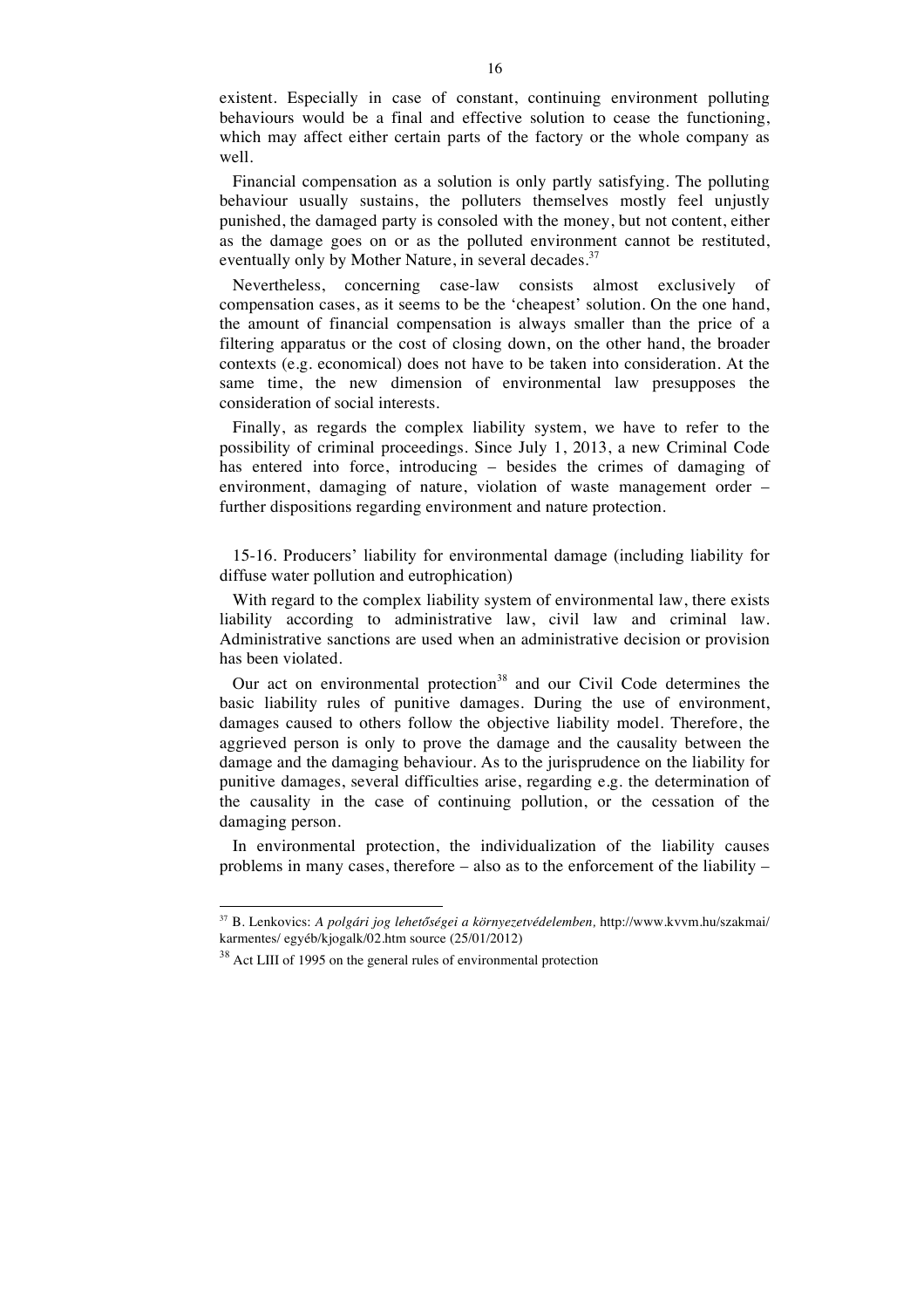the collective approach has become prevailing. Environmental damaged often accrue from the – individually irrelevant – polluting behaviour of several emitters, or from the years-long cumulation. In such cases, the – universal – condemnation of the damaging individual(s)' first burden is already to 'find' the damaging person.

Our Act on environmental protection introduced special universality rules.

Introducing universality<sup>39</sup> has been motivated by the fastest possible reparation of the aggrieved, so clearly aims at balancing the position of the aggrieved.

The case-law consistently uses universal liability in the case of damaging activities on immovables as to owners and users. According to the case-law, it seems that the legal interpretation of the courts is univocal and definite.

### **Summary**

Due to its historical endowment, agriculture plays an important role in the economic and social life of Hungary. It reflects in the constitutional system as well, especially in the new constitution, the Fundamental Law, that has entered into force on January 1, 2012. It touches directly upon the issue of agriculture in the National Avowal, in Article XX promoting a GMO-free agriculture, as well as in Article P declaring arable land to be part of the nation's common heritage which shall therefore be protected, sustained and preserved by the State and every person.

Furthermore, Hungary's new Fundamental Law belongs to those not too numerous constitutions that dedicate various provisions to the countless aspects of sustainability. Besides the goal-setting National Avowal, Article P states that "*[a]ll natural resources, especially agricultural land, forests and drinking water supplies, biodiversity – in particular native plant and animal species – and cultural assets shall form part of the nation's common heritage, and the State and every person shall be obliged to protect, sustain and preserve them for future generations*." International environmental law appears in Article Q when proclaiming that "*[i]n order to […] achieve the sustainable development of humanity, Hungary shall strive for cooperation with every nation and country of the world*." The GMO-prohibiting Article XX is followed by Article XXI stating that *"(1) Hungary shall recognise and enforce the right of every person to a healthy environment. (2) A person who causes any damage to the environment shall be obliged to restore it or to bear all costs of restoration as* 

<sup>&</sup>lt;sup>39</sup> The acts of several respondents have contributed to the damage, therefore, a universal condemnation is not illegal. BH.1995.21.